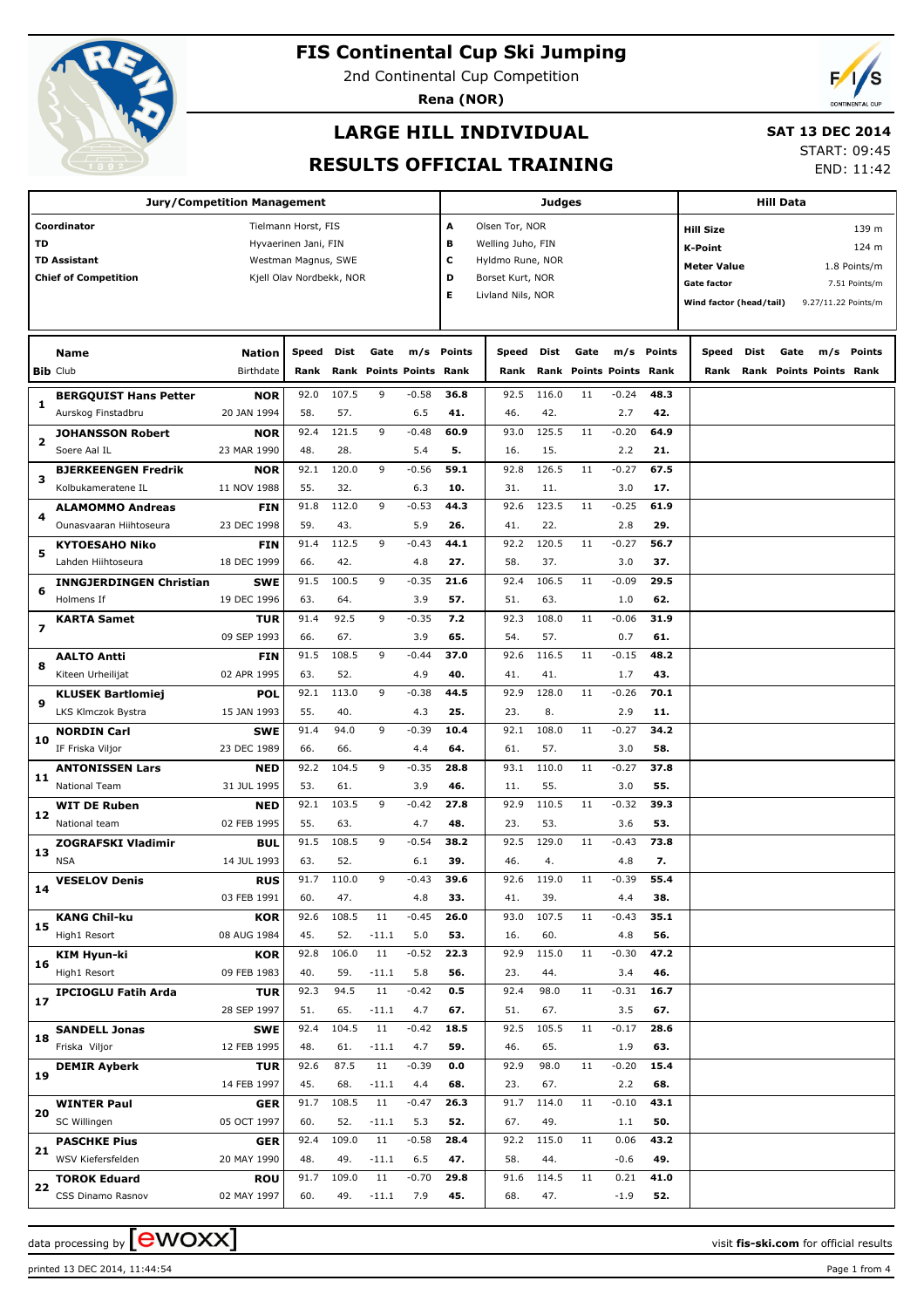

2nd Continental Cup Competition

**Rena (NOR)**



# **LARGE HILL INDIVIDUAL**

 **SAT 13 DEC 2014**

### **RESULTS OFFICIAL TRAINING**

START: 09:45 END: 11:42

|          |                                     |                    |             |              |                      |                |             |             |              |      |                           |             |       |      |                                | CND. II.42 |        |
|----------|-------------------------------------|--------------------|-------------|--------------|----------------------|----------------|-------------|-------------|--------------|------|---------------------------|-------------|-------|------|--------------------------------|------------|--------|
|          | Name                                | Nation             | Speed       | Dist         | Gate                 | m/s            | Points      | Speed       | Dist         | Gate | m/s                       | Points      | Speed | Dist | Gate                           | m/s        | Points |
|          | <b>Bib Club</b>                     | Birthdate          | Rank        | Rank         | <b>Points Points</b> |                | Rank        | Rank        | Rank         |      | <b>Points Points Rank</b> |             | Rank  |      | <b>Rank Points Points Rank</b> |            |        |
|          | <b>HUBER Daniel</b>                 | AUT                | 92.3        | 114.5        | 11                   | $-0.68$        | 39.4        | 92.1        | 122.5        | 11   | 0.31                      | 54.4        |       |      |                                |            |        |
| 23       | SC Seekirchen-Salzburg              | 02 JAN 1993        | 51.         | 38.          | -11.1                | 7.6            | 34.         | 61.         | 27.          |      | -2.9                      | 40.         |       |      |                                |            |        |
|          | <b>EGLOFF Luca</b>                  | <b>SUI</b>         | 92.6        | 108.5        | 11                   | $-0.56$        | 27.3        | 92.3        | 123.0        | 11   | 0.13                      | 57.0        |       |      |                                |            |        |
| 24       | Grabserberg                         | 06 JUN 1995        | 45.         | 52.          | -11.1                | 6.3            | 49.         | 54.         | 24.          |      | $-1.2$                    | 36.         |       |      |                                |            |        |
|          | <b>BRASME Paul</b>                  | FRA                | 93.2        | 112.0        | 13                   | $-0.33$        | 19.9        | 92.3        | 105.5        | 11   | 0.38                      | 23.2        |       |      |                                |            |        |
| 25       | <b>U.S VENTRON</b>                  | 03 AUG 1997        | 32.         | 43.          | -22.2                | 3.7            | 58.         | 54.         | 65.          |      | $-3.5$                    | 66.         |       |      |                                |            |        |
|          | <b>AALST VAN DER Oldrik</b>         | <b>NED</b>         | 93.1        | 110.5        | 13                   | $-0.30$        | 16.9        | 92.1        | 107.0        | 11   | 0.32                      | 26.4        |       |      |                                |            |        |
| 26<br>27 | National Team                       | 01 DEC 1995        | 34.         | 46.          | -22.2                | 3.4            | 60.         | 61.         | 62.          |      | -3.0                      | 65.         |       |      |                                |            |        |
|          | <b>BIEGUN Krzysztof</b>             | POL                | 93.7        | 123.0        | 13                   | $-0.30$        | 39.4        | 92.9        | 123.0        | 11   | 0.04                      | 57.8        |       |      |                                |            |        |
|          | SS-R LZS Sokol Szczyrk              | 21 MAY 1994        | 20.         | 26.          | -22.2                | 3.4            | 34.         | 23.         | 24.          |      | -0.4                      | 35.         |       |      |                                |            |        |
| 28       | LANIN Ivan                          | <b>RUS</b>         | 93.5        | 109.5        | 13                   | $-0.23$        | 14.3        | 92.9        | 116.0        | 11   | $-0.17$                   | 47.5        |       |      |                                |            |        |
|          |                                     | 15 JAN 1992        | 25.         | 48.          | -22.2                | 2.6            | 61.         | 23.         | 42.          |      | 1.9                       | 44.         |       |      |                                |            |        |
| 29       | <b>BUZESCU PURICE Constantin Ro</b> | <b>ROU</b>         | 93.7        | 114.5        | 13                   | $-0.18$        | 22.7        | 92.8        | 110.5        | 11   | 0.12                      | 34.6        |       |      |                                |            |        |
|          | Css brasovia                        | 19 JUN 1997        | 20.         | 38.          | -22.2                | 2.0            | 55.         | 31.         | 53.          |      | $-1.1$                    | 57.         |       |      |                                |            |        |
| 30       | <b>SINKOVEC Jure</b>                | <b>SLO</b>         | 93.0        | 127.0        | 13                   | $-0.01$        | 43.3        | 92.5        | 133.5        | 11   | 0.09                      | 76.3        |       |      |                                |            |        |
|          | SSK SAM Ihan                        | 03 JUL 1985        | 39.         | 16.          | -22.2                | 0.1            | 29.         | 46.         | 3.           |      | $-0.8$                    | 5.          |       |      |                                |            |        |
| 31       | <b>CHERVYAKOV Georgiv</b>           | <b>RUS</b>         | 92.2        | 106.0        | 13                   | 0.02           | 5.2         | 92.0        | 107.5        | 11   | $-0.21$                   | 32.7        |       |      |                                |            |        |
|          | Perm, Center for Sports Traini      | 15 FEB 1990        | 53.         | 59.          | -22.2                | $-0.2$         | 66.         | 65.         | 60.          |      | 2.4                       | 60.         |       |      |                                |            |        |
| 32       | <b>BICKNER Kevin</b>                | USA                | 92.8        | 109.0        | 13                   | 0.01           | 10.7        | 92.2        | 108.0        | 11   | $-0.14$                   | 32.8        |       |      |                                |            |        |
|          | Norge Ski Club                      | 23 SEP 1996        | 40.         | 49.          | -22.2                | $-0.1$         | 63.         | 58.         | 57.          |      | 1.6                       | 59.         |       |      |                                |            |        |
| 33       | <b>STURSA Vojtech</b>               | <b>CZE</b>         | 92.7        | 117.0        | 13                   | 0.05           | 24.7        | 91.9        | 113.5        | 11   | $-0.13$                   | 42.6        |       |      |                                |            |        |
|          | Dukla Liberec                       | 03 AUG 1995        | 44.         | 36.          | $-22.2$              | $-0.5$         | 54.         | 66.         | 50.          |      | 1.5                       | 51.         |       |      |                                |            |        |
| 34       | PITEA Sorin Iulian                  | <b>ROU</b>         | 92.8        | 117.0        | 13                   | $-0.15$        | 26.9        | 92.1        | 114.5        | 11   | $-0.11$                   | 44.1        |       |      |                                |            |        |
|          | CSS Dinamo Rasnov                   | 09 JUL 1997        | 40.         | 36.          | -22.2                | 1.7            | 50.         | 61.         | 47.          |      | 1.2                       | 48.         |       |      |                                |            |        |
| 35       | RUDA Adam                           | POL                | 93.9        | 126.5        | 13                   | $-0.22$        | 44.8        | 92.8        | 121.5        | 11   | $-0.54$                   | 61.6        |       |      |                                |            |        |
|          | ZTS Zakucie Zagorz                  | 18 NOV 1995        | 9.          | 17.          | -22.2                | 2.5            | 24.         | 31.         | 32.          |      | 6.1                       | 30.         |       |      |                                |            |        |
| 36       | <b>RHOADS William</b>               | USA                | 93.8        | 120.5        | 13                   | $-0.38$        | 35.8        | 92.9        | 110.0        | 11   | $-0.37$                   | 39.0        |       |      |                                |            |        |
|          | <b>UOP Sports Clubs</b>             | 08 JUN 1995        | 12.         | 29.          | -22.2                | 4.3            | 44.         | 23.         | 55.          |      | 4.2                       | 54.         |       |      |                                |            |        |
| 37       | <b>MAYLAENDER Dominik</b>           | GER                | 93.1        | 107.0        | 13                   | $-0.52$        | 13.0        | 92.3        | 106.5        | 11   | 0.03                      | 28.2        |       |      |                                |            |        |
|          | SC Degenfeld                        | 20 MAR 1995        | 34.         | 58.          | -22.2                | 5.8            | 62.         | 54.         | 63.          |      | -0.3                      | 64.         |       |      |                                |            |        |
| 38       | <b>FAIRALL Nicholas</b>             | USA                | 93.8        | 120.5        | 13                   | $-0.42$        | 36.2        | 92.6        | 122.0        | 11   | 0.14                      | 55.1        |       |      |                                |            |        |
|          | Andover Outing Club                 | 06 JUL 1989        | 12.         | 29.          | $-22.2$              | 4.7            | 42.         | 41.         | 29.          |      | $-1.3$                    | 39.         |       |      |                                |            |        |
| 39       | <b>MIETUS Krzysztof</b>             | POL                | 93.7        | 124.0        | 13                   | -0.49          | 43.3        | 92.8        | 128.0        | 11   | 0.03                      | 66.9        |       |      |                                |            |        |
|          | AZS Zakopane                        | 08 MAR 1991        | 20.         | 22.          | $-22.2$              | 5.5            | 29.         | 31.         | 8.           |      | $-0.3$                    | 18.         |       |      |                                |            |        |
| 40       | <b>HVALA Jaka</b><br>Ssk Ponikve    | SLO<br>15 JUL 1993 | 93.8<br>12. | 128.0<br>14. | 13<br>$-22.2$        | $-0.59$<br>6.6 | 51.6<br>14. | 92.7<br>38. | 125.0<br>16. | 11   | $-0.18$<br>2.0            | 63.8<br>25. |       |      |                                |            |        |
|          | <b>JACOBSEN Anders</b>              | <b>NOR</b>         | 93.7        | 126.5        | 13                   | $-0.81$        | 51.4        | 92.8        | 126.0        | 11   | $-0.39$                   | 68.0        |       |      |                                |            |        |
| 41       | Ringkollen Skiklubb                 | 17 FEB 1985        | 20.         | 17.          | $-22.2$              | 9.1            | 15.         | 31.         | 13.          |      | 4.4                       | 15.         |       |      |                                |            |        |
|          | <b>MAYER Nicolas</b>                | <b>FRA</b>         | 93.3        | 112.0        | 13                   | $-0.91$        | 26.4        | 93.0        | 120.0        | 11   | $-0.70$                   | 60.7        |       |      |                                |            |        |
| 42       | Courchevel                          | 06 OCT 1990        | 28.         | 43.          | $-22.2$              | 10.2           | 51.         | 16.         | 38.          |      | 7.9                       | 33.         |       |      |                                |            |        |
|          | <b>ELVERUM SORSELL Kim Rene</b>     | <b>NOR</b>         | 93.8        | 120.5        | 13                   | $-0.96$        | 42.3        | 92.7        | 113.0        | 11   | $-0.49$                   | 45.7        |       |      |                                |            |        |
| 43       | Ullensaker Skiklubb                 | 06 OCT 1988        | 12.         | 29.          | $-22.2$              | 10.8           | 32.         | 38.         | 51.          |      | 5.5                       | 47.         |       |      |                                |            |        |
|          | <b>SCHIFFNER Markus</b>             | <b>AUT</b>         | 94.4        | 119.5        | 13                   | $-0.82$        | 38.9        | 93.6        | 121.5        | 11   | $-0.42$                   | 60.2        |       |      |                                |            |        |
| 44       | UVB Hinzenbach-Oberoesterrei        | 05 JUN 1992        | 1.          | 33.          | $-22.2$              | 9.2            | 37.         | 2.          | 32.          |      | 4.7                       | 34.         |       |      |                                |            |        |
|          | <b>INGVALDSEN Ole Marius</b>        | <b>NOR</b>         | 93.2        | 129.5        | 13                   | $-0.84$        | 57.1        | 92.6        | 123.0        | 11   | $-0.72$                   | 66.3        |       |      |                                |            |        |
| 45       | Steinkjer Skiklubb                  | 02 OCT 1985        | 32.         | 9.           | $-22.2$              | 9.4            | 11.         | 41.         | 24.          |      | 8.1                       | 20.         |       |      |                                |            |        |
|          | <b>HALVORSEN Espen Enger</b>        | <b>NOR</b>         | 94.1        | 119.0        | 13                   | $-0.85$        | 38.3        | 93.1        | 118.5        | 11   | $-0.98$                   | 61.1        |       |      |                                |            |        |
| 46       | Eidsvold Vaerk Skiklubb             | 10 MAY 1990        | 4.          | 34.          | $-22.2$              | 9.5            | 38.         | 11.         | 40.          |      | 11.0                      | 32.         |       |      |                                |            |        |
|          | <b>DESCHWANDEN Gregor</b>           | <b>SUI</b>         | 93.3        | 125.0        | 13                   | $-1.00$        | 50.8        | 92.5        | 127.5        | 11   | $-0.45$                   | 71.3        |       |      |                                |            |        |
| 47       | Horw                                | 27 FEB 1991        | 28.         | 21.          | $-22.2$              | 11.2           | 16.         | 46.         | 10.          |      | 5.0                       | 8.          |       |      |                                |            |        |
|          | <b>CIKL Martin</b>                  | <b>CZE</b>         | 94.4        | 119.0        | 13                   | $-0.93$        | 39.2        | 93.4        | 122.0        | 11   | $-0.52$                   | 62.2        |       |      |                                |            |        |
| 48       | Dukla Liberec                       | 17 AUG 1987        | 1.          | 34.          | $-22.2$              | 10.4           | 36.         | 4.          | 29.          |      | 5.8                       | 28.         |       |      |                                |            |        |

printed 13 DEC 2014, 11:44:54 Page 2 from 4

data processing by **CWOXX**  $\blacksquare$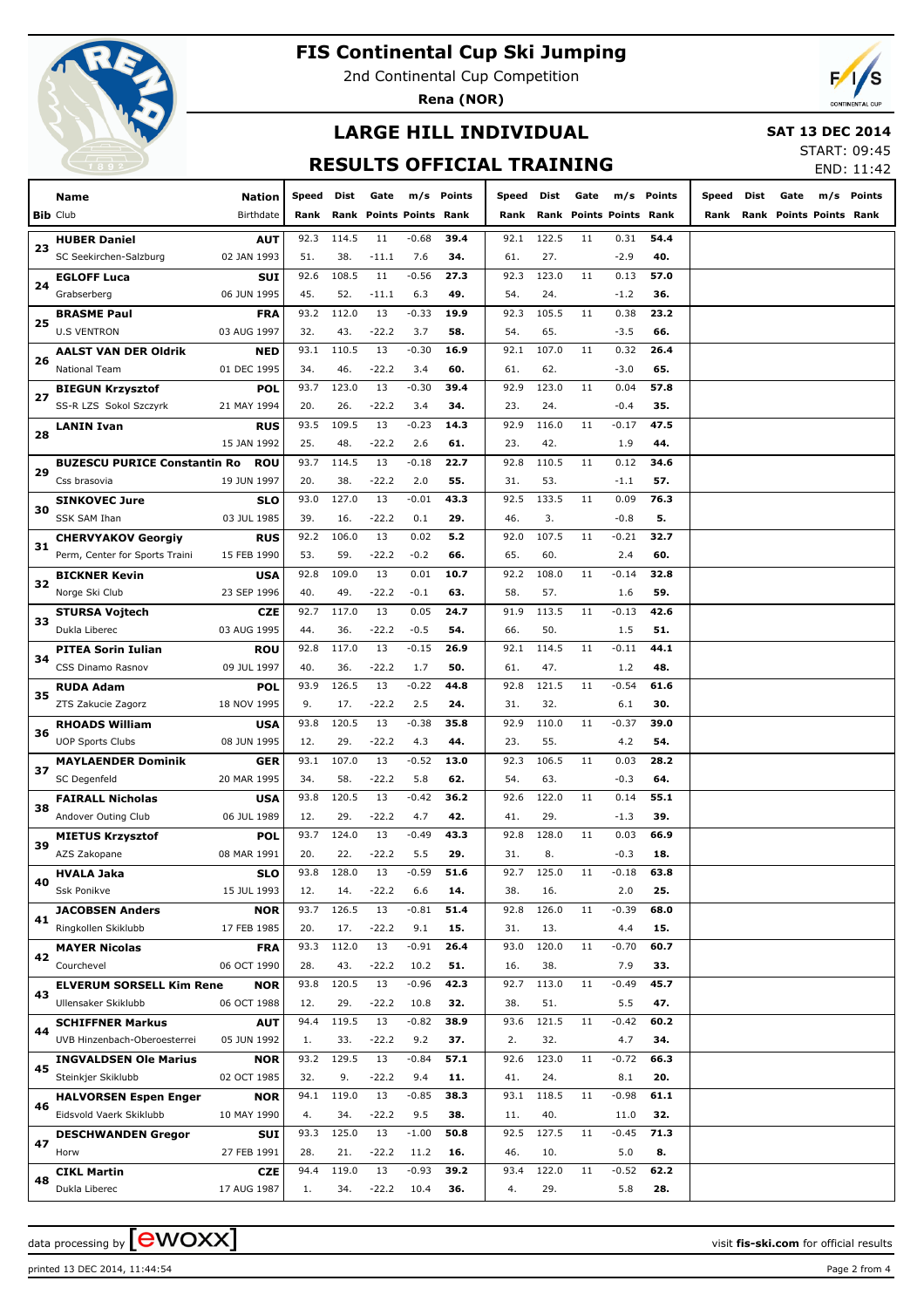

2nd Continental Cup Competition

**Rena (NOR)**



# **LARGE HILL INDIVIDUAL**

#### **SAT 13 DEC 2014**

### **RESULTS OFFICIAL TRAINING**

START: 09:45 END: 11:42

|    |                                                        |                           |             |             |                           |                |             |            |              |                      |                |             |                         |             |      |     | 11.TZ         |
|----|--------------------------------------------------------|---------------------------|-------------|-------------|---------------------------|----------------|-------------|------------|--------------|----------------------|----------------|-------------|-------------------------|-------------|------|-----|---------------|
|    | <b>Name</b>                                            | Nation                    | Speed       | Dist        | Gate                      | m/s            | Points      | Speed      | <b>Dist</b>  | Gate                 | m/s            | Points      | Speed                   | <b>Dist</b> | Gate | m/s | <b>Points</b> |
|    | <b>Bib Club</b>                                        | Birthdate                 | Rank        | Rank        | <b>Points Points Rank</b> |                |             | Rank       | Rank         | <b>Points Points</b> |                | Rank        | Rank                    |             |      |     |               |
|    | <b>POGRAJC Andraz</b>                                  | <b>SLO</b>                | 93.8        | 124.0       | 13                        | $-0.66$        | 45.2        | 93.0       | 128.5        | 11                   | $-0.53$        | 74.0        |                         |             |      |     |               |
| 49 | SSK Costella Ilirija                                   | 26 SEP 1991               | 12.         | 22.         | $-22.2$                   | 7.4            | 23.         | 16.        | 7.           |                      | 5.9            | 6.          |                         |             |      |     |               |
|    | <b>KOZISEK Cestmir</b>                                 | <b>CZE</b>                | 93.8        | 123.5       | 13                        | $-0.78$        | 45.7        | 93.1       | 126.0        | 11                   | $-0.40$        | 68.1        |                         |             |      |     |               |
| 50 | LSK Lomnice nad Popelkou                               | 09 NOV 1991               | 12.         | 25.         | $-22.2$                   | 8.8            | 22.         | 11.        | 13.          |                      | 4.5            | 14.         |                         |             |      |     |               |
| 51 | <b>JUSTIN Rok</b>                                      | <b>SLO</b>                | 93.9        | 131.5       | 13                        | $-0.70$        | 59.2        | 93.0       | 122.0        | 11                   | $-0.69$        | 64.1        |                         |             |      |     |               |
|    | SSD Stol Zirovnica                                     | 06 APR 1993               | 9.          | 6.          | $-22.2$                   | 7.9            | 9.          | 16.        | 29.          |                      | 7.7            | 24.         |                         |             |      |     |               |
| 52 | <b>ZUPANCIC Miran</b>                                  | <b>SLO</b>                | 93.4        | 122.5       | 13                        | $-0.73$        | 43.3        | 92.8       | 124.0        | 11                   | $-0.69$        | 67.7        | Rank Points Points Rank |             |      |     |               |
|    | SK Zagorje                                             | 11 NOV 1989               | 26.         | 27.         | $-22.2$                   | 8.2            | 29.         | 31.        | 21.          |                      | 7.7            | 16.         |                         |             |      |     |               |
| 53 | <b>QUECK Danny</b>                                     | <b>GER</b>                | 94.0        | 126.0       | 13                        | $-0.71$        | 49.4        | 93.3       | 121.5        | 11                   | $-0.84$        | 64.9        |                         |             |      |     |               |
|    | WSV 08 Lauscha                                         | 17 SEP 1989               | 8.          | 19.         | $-22.2$                   | 8.0            | 18.         | 10.        | 32.          |                      | 9.4            | 21.         |                         |             |      |     |               |
| 54 | <b>ZNISZCZOL Aleksander</b>                            | POL                       | 94.4        | 132.0       | 13                        | $-0.77$        | 60.8        | 93.7       | 124.5        | 11                   | $-0.82$        | 70.1        |                         |             |      |     |               |
|    | KS Wisla Wisla                                         | 08 MAR 1994               | 1.          | 3.          | $-22.2$                   | 8.6            | 6.          | 1.         | 19.          |                      | 9.2            | 11.         |                         |             |      |     |               |
| 55 | <b>SEMENIC Anze</b>                                    | <b>SLO</b>                | 94.1        | 132.0       | 13                        | $-0.75$        | 60.6        | 93.4       | 129.0        | 11                   | $-1.04$        | 80.7        |                         |             |      |     |               |
|    | <b>NSK TRZIC FMG</b>                                   | 01 AUG 1993               | 4.          | 3.          | $-22.2$                   | 8.4            | 7.          | 4.         | 4.           |                      | 11.7           | 3.          |                         |             |      |     |               |
| 56 | <b>GRANERUD Halvor Egner</b>                           | <b>NOR</b>                | 93.1        | 129.5       | 13                        | $-0.70$        | 55.6        | 92.4       | 125.0        | $11\,$               | $-0.84$        | 71.2        |                         |             |      |     |               |
|    | Asker Skiklubb                                         | 29 MAY 1996               | 34.         | 9.          | $-22.2$                   | 7.9            | 12.         | 51.        | 16.          |                      | 9.4            | 9.          |                         |             |      |     |               |
| 57 | <b>AIGNER Clemens</b>                                  | <b>AUT</b>                | 93.7        | 126.0       | 13                        | $-0.67$        | 48.9        | 92.7       | 121.0        | 11                   | $-0.71$        | 62.6        |                         |             |      |     |               |
|    | SV Innsbruck-Bergisel-Tirol                            | 02 FEB 1993               | 20.         | 19.         | $-22.2$                   | 7.5            | 20.         | 38.        | 36.          |                      | 8.0            | 26.         |                         |             |      |     |               |
| 58 | <b>TOLLINGER Elias</b>                                 | <b>AUT</b>                | 93.9        | 124.0       | 13                        | $-0.53$        | 43.7        | 93.4       | 112.0        | 11                   | $-0.79$        | 47.3        |                         |             |      |     |               |
|    | SV Innsbruck-Bergisel-Tirol                            | 25 MAR 1995               | 9.          | 22.         | $-22.2$                   | 5.9            | 28.         | 4.         | 52.          |                      | 8.9            | 45.         |                         |             |      |     |               |
| 59 | <b>SJOEEN Phillip</b>                                  | <b>NOR</b>                | 93.3        | 129.5       | 13                        | $-0.52$        | 53.5        | 93.0       | 126.5        | 11                   | $-0.55$        | 70.7        |                         |             |      |     |               |
|    | Bekkelaget SK                                          | 24 DEC 1995               | 28.         | 9.          | $-22.2$                   | 5.8            | 13.         | 16.        | 11.          |                      | 6.2            | 10.         |                         |             |      |     |               |
| 60 | <b>HILDE Tom</b>                                       | <b>NOR</b>                | 93.8        | 127.5       | 13                        | $-0.36$        | 48.1        | 93.1       | 124.5        | 11                   | $-0.15$        | 62.6        |                         |             |      |     |               |
|    | Asker Skiklubb                                         | 22 SEP 1987               | 12.         | 15.         | $-22.2$                   | 4.0            | 21.         | 11.        | 19.          |                      | 1.7            | 26.         |                         |             |      |     |               |
| 61 | <b>GANGNES Kenneth</b>                                 | <b>NOR</b>                | 94.1        | 128.5       | 13                        | $-0.29$        | 49.2        | 93.4       | 125.0        | 11                   | $-0.70$        | 69.7        |                         |             |      |     |               |
|    | Kolbukameratene IL                                     | 15 MAY 1989               | 4.          | 12.         | $-22.2$                   | 3.3            | 19.         | 4.         | 16.          |                      | 7.9            | 13.         |                         |             |      |     |               |
| 62 | <b>HULA Stefan</b>                                     | POL                       | 93.8        | 130.5       | 13                        | $-0.11$        | 50.7        | 93.4       | 123.5        | 11                   | $-0.67$        | 66.6        |                         |             |      |     |               |
|    | KS Eve-nement Zakopane                                 | 29 SEP 1986               | 12.<br>94.1 | 7.<br>139.5 | $-22.2$<br>13             | 1.2<br>$-0.34$ | 17.<br>69.5 | 4.<br>93.5 | 22.<br>138.0 | 11                   | 7.5<br>$-0.37$ | 19.<br>89.4 |                         |             |      |     |               |
| 63 | <b>POPPINGER Manuel</b><br>SV Innsbruck-Bergisel-Tirol | <b>AUT</b><br>19 MAY 1989 | 4.          | 1.          | $-22.2$                   | 3.8            | з.          | 3.         | 1.           |                      | 4.2            | 1.          |                         |             |      |     |               |
|    | <b>FETTNER Manuel</b>                                  | <b>AUT</b>                | 93.4        | 132.0       | 11                        | $-0.70$        | 71.2        | 92.9       | 134.5        | 11                   | $-0.34$        | 82.7        |                         |             |      |     |               |
| 64 | SV Innsbruck-Bergisel-Tirol                            | 17 JUN 1985               | 26.         | 3.          | $-11.1$                   | 7.9            | 2.          | 23.        | 2.           |                      | 3.8            | 2.          |                         |             |      |     |               |
|    | <b>WENIG Daniel</b>                                    | <b>GER</b>                | 93.3        | 113.0       | 11                        | $-0.63$        | 36.2        | 93.4       | 121.5        | 11                   | $-0.53$        | 61.4        |                         |             |      |     |               |
| 65 | SK Berchtesgaden                                       | 12 AUG 1991               | 28.         | 40.         | $-11.1$                   | 7.1            | 42.         | 4.         | 32.          |                      | 5.9            | 31.         |                         |             |      |     |               |
|    | <b>PEIER Killian</b>                                   | SUI                       | 93.1        | 130.0       | 11                        | $-0.47$        | 65.0        | 93.1       | 115.0        | 11                   | $-0.43$        | 48.6        |                         |             |      |     |               |
| 66 | Vallee du Joux                                         | 28 MAR 1995               | 34.         | 8.          | -11.1                     | 5.3            | 4.          | 11.        | 44.          |                      | 4.8            | 41.         |                         |             |      |     |               |
|    | <b>FORFANG Johann Andre</b>                            | <b>NOR</b>                | 92.8        | 137.0       | 11                        | $-0.26$        | 75.2        | 92.8       | 122.5        | 11                   | $-0.67$        | 64.8        |                         |             |      |     |               |
| 67 | Tromsoe Skiklubb                                       | 04 JUL 1995               | 40.         | 2.          | $-11.1$                   | 2.9            | 1.          | 31.        | 27.          |                      | 7.5            | 23.         |                         |             |      |     |               |
|    | <b>LEYHE Stephan</b>                                   | <b>GER</b>                | 93.1        | 128.5       | 11                        | $-0.24$        | 59.7        | 93.0       | 129.0        | 11                   | $-0.73$        | 77.2        |                         |             |      |     |               |
| 68 | SC Willingen                                           | 05 JAN 1992               | 34.         | 12.         | $-11.1$                   | 2.7            | 8.          | 16.        | 4.           |                      | 8.2            | 4.          |                         |             |      |     |               |

| <b>Weather Information</b> |         |      |      |                 |        |              |     |  |  |  |  |  |  |  |
|----------------------------|---------|------|------|-----------------|--------|--------------|-----|--|--|--|--|--|--|--|
|                            |         | Snow | Air  | <b>Humidity</b> |        | Wind $[m/s]$ |     |  |  |  |  |  |  |  |
|                            | Weather | [°C] | [°C] | [%]             | Min    | Avg          | Max |  |  |  |  |  |  |  |
| Training 1                 | cloudy  | $-3$ |      | 83              | $-1.0$ | $-0.4$       | 0.0 |  |  |  |  |  |  |  |
| Training 2                 | cloudy  | $-3$ |      | 84              | $-1.0$ | $-0.3$       | 0.3 |  |  |  |  |  |  |  |

data processing by **CWOXX**  $\blacksquare$ 

printed 13 DEC 2014, 11:44:54 Page 3 from 4